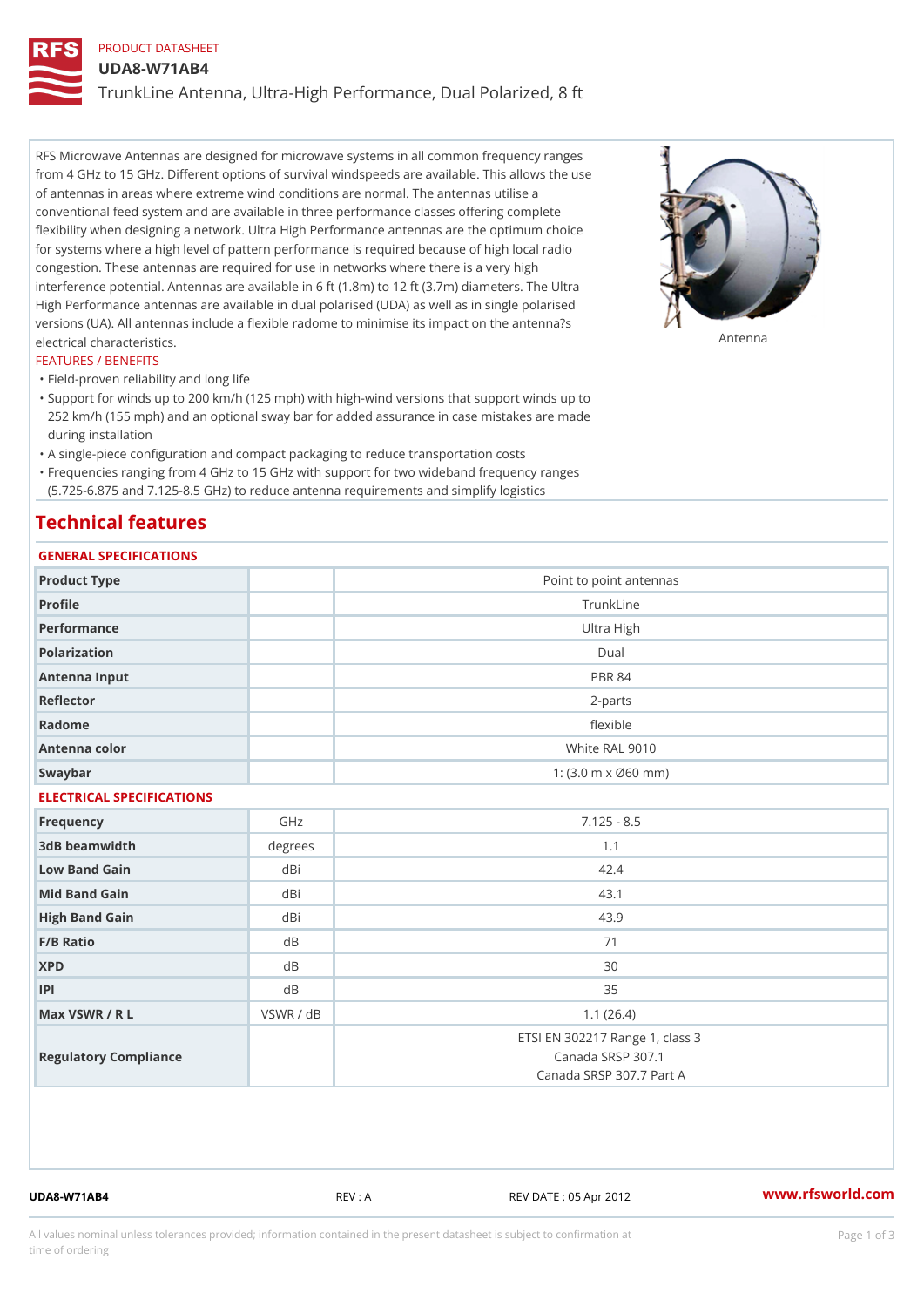## PRODUCT DATASHEET

### UDA8-W71AB4

TrunkLine Antenna, Ultra-High Performance, Dual Polarized, 8 ft

| MECHANICAL SPECIFICATIONS                       |              |                                                                          |  |
|-------------------------------------------------|--------------|--------------------------------------------------------------------------|--|
| Diameter                                        | ft $(m)$     | 8(2.4)                                                                   |  |
| Elevation Adjustment                            | degrees      | ± 5                                                                      |  |
| Azimuth Adjustment                              | degrees      | ± 5                                                                      |  |
| Polarization Adjustment                         | degrees      | ± 5                                                                      |  |
| Mounting Pipe Diameter<br>minimum               | $mm$ (in)    | 114(4.5)                                                                 |  |
| Mounting Pipe Diameter<br>maximum               | $mm$ (in)    | 114(4.5)                                                                 |  |
| Approximate Weight                              | kg (lb)      | 180 (396)                                                                |  |
| Survival Windspeed                              | $km/h$ (mph) | 200 (125)                                                                |  |
| Operational Windspeed                           | $km/h$ (mph) | 190(118)                                                                 |  |
| <b>STRUCTURE</b>                                |              |                                                                          |  |
| Radome Material                                 |              | PVC coated fabric                                                        |  |
| <b>FURTHER ACCESSORIES</b>                      |              |                                                                          |  |
| optional Swaybar                                |              | 1: SMA-SK-60-3000A (3.0 m x Ø60 mm)                                      |  |
| Further Accessories                             |              | SMA-WK-8 : Wind Kit<br>SMA-SKO-UNIVERSAL-L : Universal sway bar fixation |  |
| MOUNTOUTLINE                                    |              |                                                                          |  |
| m m<br>Dimension_A<br>(in)                      |              | 2616 (103.4)                                                             |  |
| m m<br>$Dimension_B$<br>(in)                    |              | 1450(57.1)                                                               |  |
| m m<br>$Dimension_C$<br>(in)                    |              | 460 (18.1)                                                               |  |
| $Dim_D - D -$<br>m m<br>$114mm(4.5_{ir})$ $Rip$ |              | 190(7.5)                                                                 |  |
| m m<br><b>Britain and Contract Contract</b>     |              | 0.401400                                                                 |  |

Dimension\_E

Dimension\_F

(in)

m<sub>m</sub> (in)

310 (12.3)

1120 (44.1)

UDA8-W71AB4 REV : A REV DATE : 05 Apr 2012 [www.](https://www.rfsworld.com)rfsworld.com